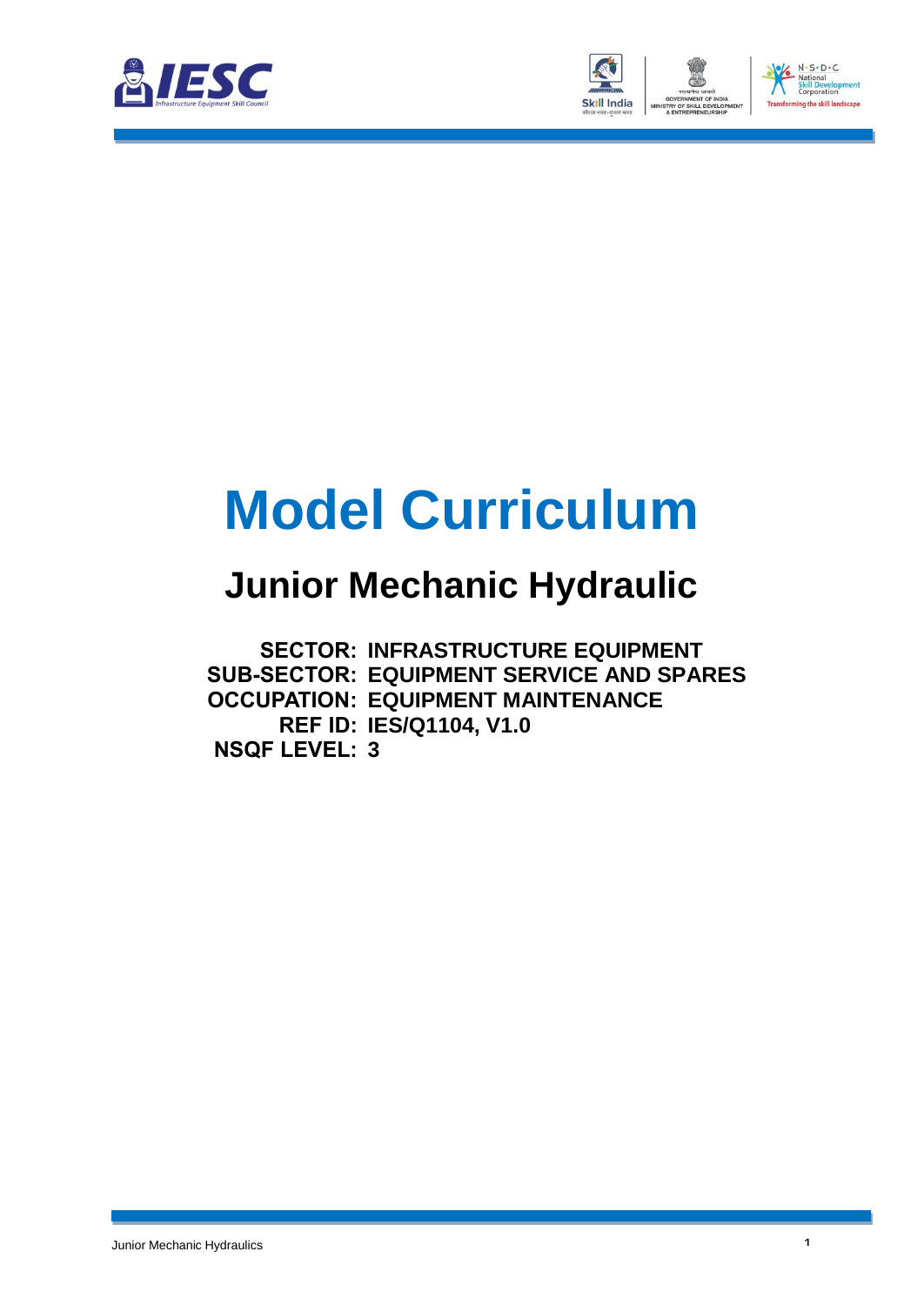



| Skill India<br>कोशल भारत-कशल भारत | ESC                                                                                                                                            | $S \cdot D \cdot C$<br>Development<br>Corporation<br><b>Transforming the skill landscape</b> |
|-----------------------------------|------------------------------------------------------------------------------------------------------------------------------------------------|----------------------------------------------------------------------------------------------|
|                                   | Certificate                                                                                                                                    |                                                                                              |
|                                   | <b>CURRICULUM COMPLIANCE TO</b><br><b>QUALIFICATION PACK - NATIONAL OCCUPATIONAL</b><br><b>STANDARDS</b>                                       |                                                                                              |
|                                   | is hereby issued by the                                                                                                                        |                                                                                              |
|                                   | <b>INFRASTRUCTURE EQUIPMENT SKILL COUNCIL</b>                                                                                                  |                                                                                              |
|                                   | for the                                                                                                                                        |                                                                                              |
|                                   | <b>MODEL CURRICULUM</b>                                                                                                                        |                                                                                              |
|                                   | Complying to National Occupational Standards of<br>Job Role/ Qualification Pack: 'Junior Mechanic Hydraulic' QP No. 'IES/ Q 1104 NSQF Level 3' |                                                                                              |
|                                   |                                                                                                                                                |                                                                                              |
| Date of Issuance:<br>Valid up to: | July 1st, 2016<br>March 31st, 2017                                                                                                             | <b>Authorized Signatory</b><br>(Infrastructure Equipment Skill Council)                      |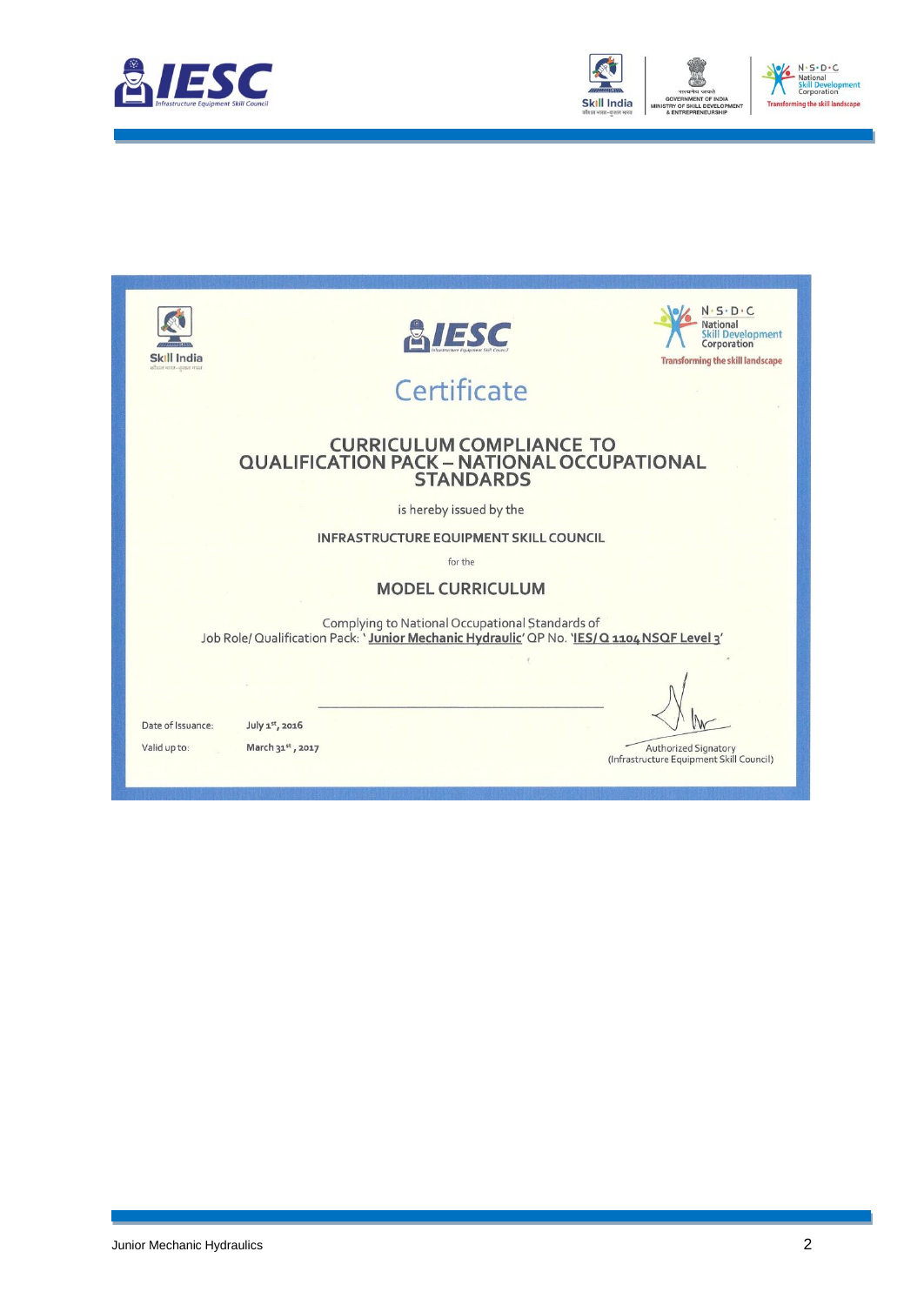



### **TABLE OF CONTENTS**

| 1. Curriculum                    | 04 |
|----------------------------------|----|
| 2. Trainer Prerequisites         | 10 |
| 3. Annexure: Assessment Criteria | 11 |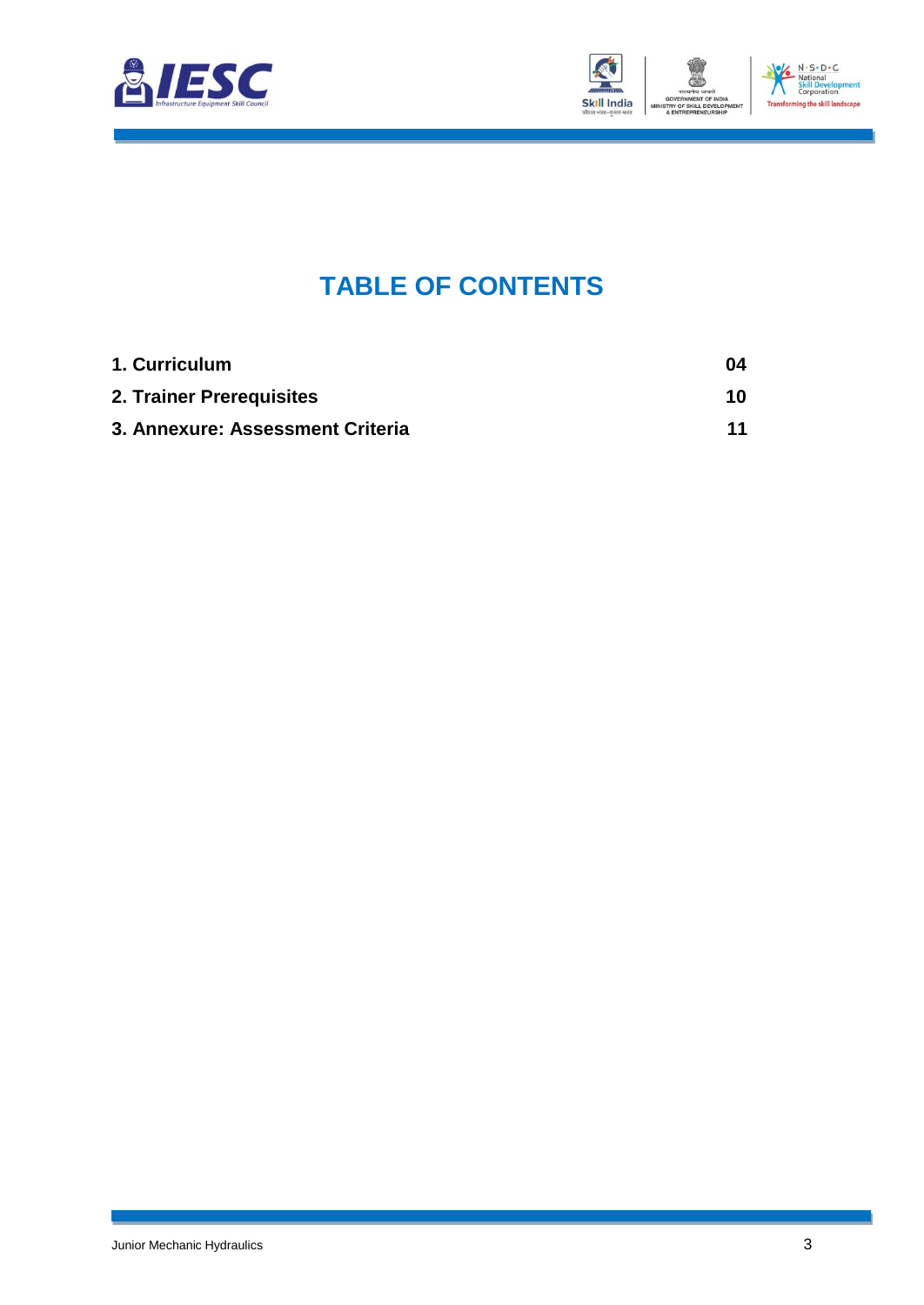



# **Junior Mechanic Hydraulic**

**CURRICULUM / SYLLABUS**

This program is aimed at training candidates for the job of a "Junior Mechanic Hydraulic", in the "Infrastructure Equipment" Sector/Industry and aims at building the following key competencies amongst the learner

| <b>Program Name</b>                              | <b>Junior Mechanic Hydraulic</b>                                                                                                                                                                                                                                                                                                                                                                                                                                                                                                                                                                                                                                                                                                                                                                |                            |
|--------------------------------------------------|-------------------------------------------------------------------------------------------------------------------------------------------------------------------------------------------------------------------------------------------------------------------------------------------------------------------------------------------------------------------------------------------------------------------------------------------------------------------------------------------------------------------------------------------------------------------------------------------------------------------------------------------------------------------------------------------------------------------------------------------------------------------------------------------------|----------------------------|
| <b>Qualification Pack</b><br>Name & Reference ID | IES/Q1104                                                                                                                                                                                                                                                                                                                                                                                                                                                                                                                                                                                                                                                                                                                                                                                       |                            |
| <b>Version No.</b>                               | 1.0                                                                                                                                                                                                                                                                                                                                                                                                                                                                                                                                                                                                                                                                                                                                                                                             | <b>Version Update Date</b> |
| <b>Pre-requisites to</b><br><b>Training</b>      | Preferably Class 8th Standard                                                                                                                                                                                                                                                                                                                                                                                                                                                                                                                                                                                                                                                                                                                                                                   |                            |
| <b>Training Outcomes</b>                         | After completing this programme, participants will be able to:<br>Assist in carrying out repairs and maintenance of<br>equipment's hydraulic assemblies and sub-assemblies.<br>Basic working of hydraulic assemblies & systems,<br>identification and use of hand tools and equipment, techniques<br>for removal of defective components and fitment after<br>rectification.<br>Maintain the work area, tools and machine to support<br>$\bullet$<br>operations. Maintenance of work area, tools and equipment,<br>various cleaning agents and their use, safety precautions &<br>measures<br>Comply with workshop health and safety guidelines.<br>$\bullet$<br>Health, safety and environment policies; personal protective<br>equipment, fire-fighting equipment, basic first aid for common |                            |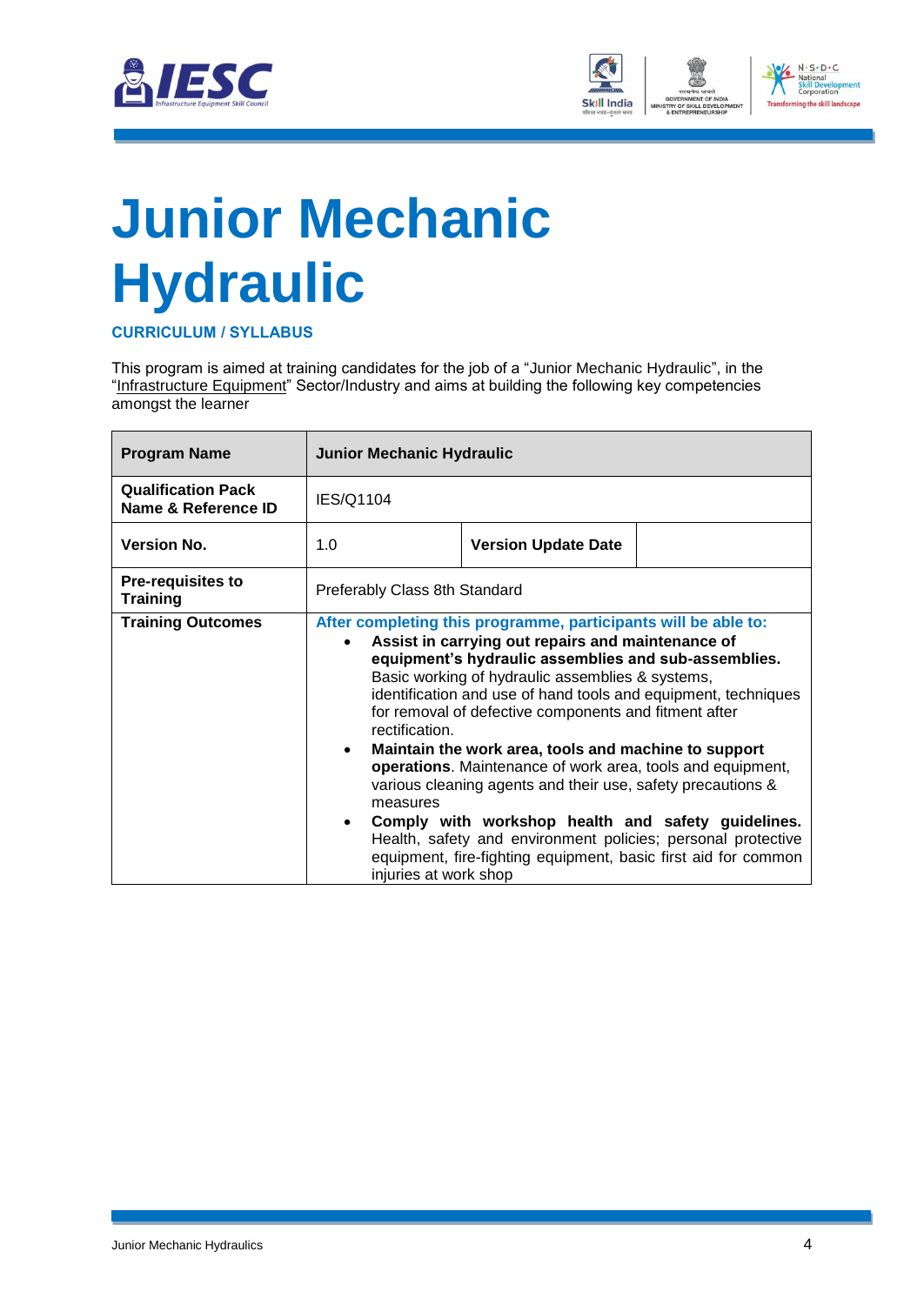



This course encompasses 4 out of 4 National Occupational Standards (NOS) of "Junior Mechanic Hydraulic" Qualification Pack issued by "Infrastructure Equipment Skill Council".

| Sr.<br>No. | <b>Module</b>                                                                                                                                                                                                                                                | <b>Key Learning Outcomes</b>                                                                                                                                                                                                                                                                                                                                                                                                                                                                                                                                                                                                                                                                                                                                                                                                                                                                                                                                                                                                                                                                                                                                                                                                                                                                                                                                                                                                                                                                                                                                                                                                                                                                                                                                                                                                                                   | <b>Equipment</b><br><b>Required</b>                                                                                                                                                                                                                                                                                                                                                                                                                                                                                                                                                                                                   |
|------------|--------------------------------------------------------------------------------------------------------------------------------------------------------------------------------------------------------------------------------------------------------------|----------------------------------------------------------------------------------------------------------------------------------------------------------------------------------------------------------------------------------------------------------------------------------------------------------------------------------------------------------------------------------------------------------------------------------------------------------------------------------------------------------------------------------------------------------------------------------------------------------------------------------------------------------------------------------------------------------------------------------------------------------------------------------------------------------------------------------------------------------------------------------------------------------------------------------------------------------------------------------------------------------------------------------------------------------------------------------------------------------------------------------------------------------------------------------------------------------------------------------------------------------------------------------------------------------------------------------------------------------------------------------------------------------------------------------------------------------------------------------------------------------------------------------------------------------------------------------------------------------------------------------------------------------------------------------------------------------------------------------------------------------------------------------------------------------------------------------------------------------------|---------------------------------------------------------------------------------------------------------------------------------------------------------------------------------------------------------------------------------------------------------------------------------------------------------------------------------------------------------------------------------------------------------------------------------------------------------------------------------------------------------------------------------------------------------------------------------------------------------------------------------------|
| 1          | <b>Repairs &amp;</b><br><b>Maintenance of</b><br><b>Equipment's</b><br><b>Hydraulic System</b><br><b>Theory Duration</b><br>(hh:mm)<br>30:00<br><b>Practical Duration</b><br>(hh:mm)<br>70:00<br><b>Corresponding NOS</b><br><b>Code</b><br><b>IES/N1104</b> | <b>Organisational Context. Know the</b><br>following:<br>Organisation structure, reporting and<br>escalation procedure and time line.<br>Performance standards and<br>$\bullet$<br>procedures in the company.<br>Work target and review mechanism /<br>$\bullet$<br>feedback with supervisor<br>Location and process for storage and<br>$\bullet$<br>disposal of waste.<br><b>Technical Knowledge. Learn the</b><br>following:<br>Fundamentals of hydraulics.<br>$\bullet$<br>Common symbols used in hydraulic<br>$\bullet$<br>circuit diagrams.<br>Methods to identify parts &<br>$\bullet$<br>components like hoses; pipes and<br>fittings.<br>Basic working of various hydraulic<br>$\bullet$<br>system parts like pumps, motors,<br>valves, filters, cylinders.<br>Manufacturer's tech specs and brief<br>$\bullet$<br>service procedures for hydraulic parts/<br>system in use.<br>Identification and use of various hand<br>$\bullet$<br>& power tools; and their calibration.<br>Specs and grade of lubricants; their<br>٠<br>identification & usage.<br>Procedure for removal of hydraulic<br>$\bullet$<br>parts / components from the<br>system/equipment<br>Procedure for further removing sub-<br>٠<br>parts/ sub-components.<br>Technique of laying out removed parts<br>in logical sequence to aid re-assembly<br>Methods of keeping components parts<br>together after stripping.<br>Techniques used to diagnose faults<br>$\bullet$<br>through visual inspection.<br>Usage of tools in rectification ops like<br>$\bullet$<br>alignments tools, torque wrenches<br>and presses.<br>Usage of sealants and lubricants of<br>$\bullet$<br>correct specs.<br>Techniques of cleaning and servicing<br>$\bullet$<br>different parts/components of<br>hydraulic system.<br>Procedure for re-fitment of<br>$\bullet$<br>part/component on the equipment | Lab/workshop<br>$\bullet$<br>Hydraulic<br>$\bullet$<br><b>System</b><br>Assemblies<br>and Sub -<br>Assemblies<br>Parts &<br>Components<br>suitably<br>mounted on a<br>platform.<br>Standard tools<br>$\bullet$<br>and lab eqpt<br>for dis-<br>assembly and<br>assembly.<br>Cut-outs &<br>$\bullet$<br>models of<br>major parts<br>like tank,<br>pumps,<br>motors,<br>valves, filters,<br>cylinders,<br>hoses and<br>pipes.<br>Class<br>room<br>with<br>audio-<br>video system<br>Manufacturers<br>$\bullet$<br>Hydraulic<br><b>System Service</b><br>/Repair<br>Manual<br>&<br>Video<br>Safety video<br>$\bullet$<br><b>PPE Items</b> |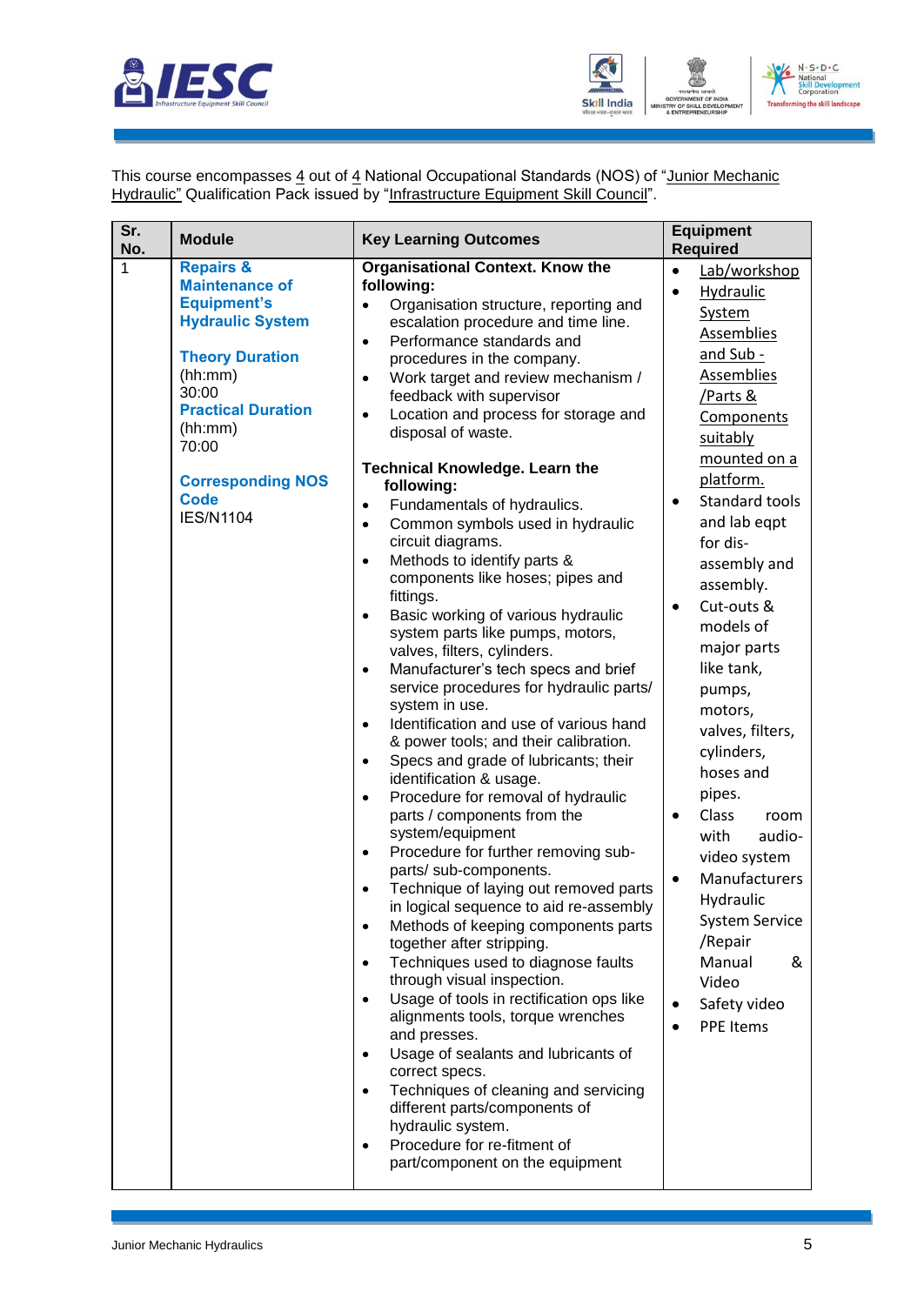



|                                                                                                                                                                                                                                                                                                                                                                                                                                                                                                                                                                                                                                                                                                                                                                                                                                                                                                                                                                                                                                                                                                                                                                                                                                                                                                                                                                                                                 | <b>Required</b> |
|-----------------------------------------------------------------------------------------------------------------------------------------------------------------------------------------------------------------------------------------------------------------------------------------------------------------------------------------------------------------------------------------------------------------------------------------------------------------------------------------------------------------------------------------------------------------------------------------------------------------------------------------------------------------------------------------------------------------------------------------------------------------------------------------------------------------------------------------------------------------------------------------------------------------------------------------------------------------------------------------------------------------------------------------------------------------------------------------------------------------------------------------------------------------------------------------------------------------------------------------------------------------------------------------------------------------------------------------------------------------------------------------------------------------|-----------------|
| <b>Skills - Core &amp; Professional</b><br>Read & understand general<br>instructions, maintenance manuals &<br>work orders related to equipment.<br>Record and document basic details of<br>$\bullet$<br>repairs and maintenance carried out.<br>Interact with mechanic / supervisors<br>$\bullet$<br>as necessary to seek clarifications &<br>understand issues.<br>Plan and organise repair<br>$\bullet$<br>tasks with all concerned in most<br>efficient and cost effective way.<br><b>Performance Criteria. Execute the</b><br>following:<br><b>Breakdown Repair Assistance</b><br>Ensure availability of all tools, spares,<br>$\bullet$<br>consumables and<br>equipment for<br>repairs.<br>Ensure tools and equipment are in<br>$\bullet$<br>appropriate condition & correctly<br>positioned for ensuing repair task<br>Disassemble<br>defective<br>part<br>$\bullet$<br>component safely for repairs as per<br>SOP.<br>Assist as instructed in service / repair<br>$\bullet$<br>of defective part /component.<br>Ensure cleaning and lubrication of<br>$\bullet$<br>parts etc as per guidelines.<br>Reassemble the same when repairs<br>$\bullet$<br>are complete.<br>Assist mechanic in preparing parts list for<br>procurement<br><b>Maintenance Work Assistance</b><br>Follow maintenance schedule as per<br>manufacturers manual<br>Assist<br>change<br>replenish<br>or<br>consumables as per manual |                 |
| Assist in cleaning of filters and hose<br>pipes.<br>Report if any part has to be changed or<br>repaired as per guidelines.<br>Perform/assist in visual inspection to<br>$\bullet$<br>check leakages and<br>Proper functioning of systems during<br>$\bullet$<br>post repair trials.                                                                                                                                                                                                                                                                                                                                                                                                                                                                                                                                                                                                                                                                                                                                                                                                                                                                                                                                                                                                                                                                                                                             |                 |
|                                                                                                                                                                                                                                                                                                                                                                                                                                                                                                                                                                                                                                                                                                                                                                                                                                                                                                                                                                                                                                                                                                                                                                                                                                                                                                                                                                                                                 |                 |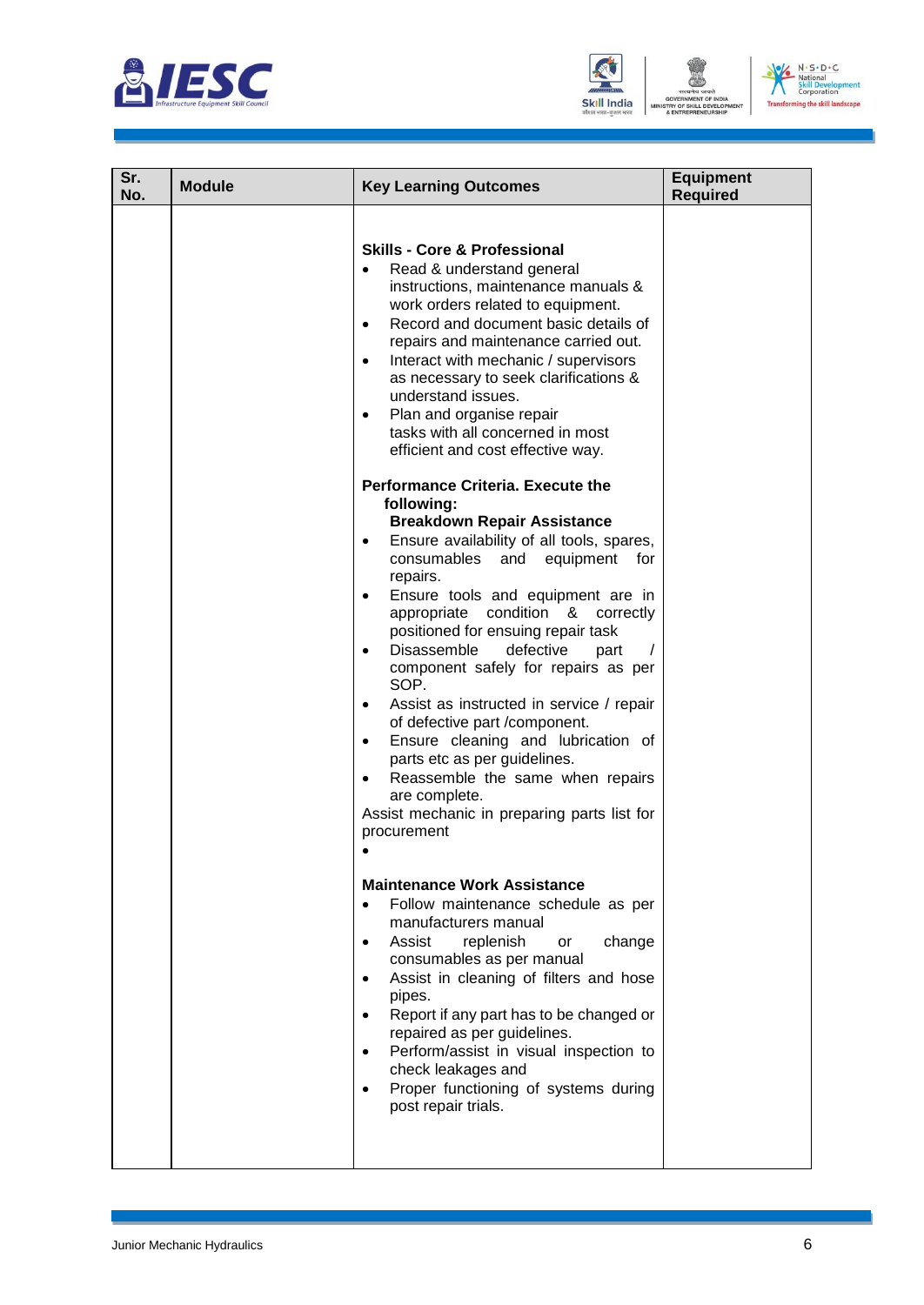



| $N \cdot S \cdot D \cdot C$                         |
|-----------------------------------------------------|
| National<br><b>Skill Development</b><br>Corporation |
| <b>Transforming the skill landscape</b>             |

| Sr.<br>No.     | <b>Module</b>                                                                                                                | <b>Key Learning Outcomes</b>                                                                                                                                                                                                                                                                                                                                                                                                                                                                                                                                                                                                                                                                                                                                                                                                                                                                                                                                                                                                                                                                                                                                                                                                                                                                                                                                                                                                                                                                                                                                                                                                                                        | <b>Equipment</b><br><b>Required</b>                                                                                        |
|----------------|------------------------------------------------------------------------------------------------------------------------------|---------------------------------------------------------------------------------------------------------------------------------------------------------------------------------------------------------------------------------------------------------------------------------------------------------------------------------------------------------------------------------------------------------------------------------------------------------------------------------------------------------------------------------------------------------------------------------------------------------------------------------------------------------------------------------------------------------------------------------------------------------------------------------------------------------------------------------------------------------------------------------------------------------------------------------------------------------------------------------------------------------------------------------------------------------------------------------------------------------------------------------------------------------------------------------------------------------------------------------------------------------------------------------------------------------------------------------------------------------------------------------------------------------------------------------------------------------------------------------------------------------------------------------------------------------------------------------------------------------------------------------------------------------------------|----------------------------------------------------------------------------------------------------------------------------|
| $\overline{2}$ | <b>Maintain work area,</b><br>tools and machinery<br><b>Theory Duration</b><br>(hh:mm)<br>14:00<br><b>Practical Duration</b> | Organisational<br>Context.<br>Know<br>the<br>following:<br>Location of tools and equipment;<br>$\bullet$<br>procedure for issue and return<br>Responsibilities & time frame for<br>$\bullet$<br>resolving problems.                                                                                                                                                                                                                                                                                                                                                                                                                                                                                                                                                                                                                                                                                                                                                                                                                                                                                                                                                                                                                                                                                                                                                                                                                                                                                                                                                                                                                                                 | Lab/workshop<br>$\bullet$<br>Standard tools<br>$\bullet$<br>and lab eqpt<br>for dis-<br>assembly and<br>assembly.          |
|                | (hh:mm)<br>30:00<br><b>Corresponding NOS</b><br><b>Code</b><br><b>IES/N7801</b>                                              | <b>Technical</b><br>Knowledge.<br>Learn<br>the<br>following:<br>Besides technical knowledge related to<br>٠<br>repairs and maintenance should know.<br>Lifting and handling procedures<br>$\bullet$<br>Different types of cleaning eqpt & their<br>$\bullet$<br>usage.<br>Different types of machine guards for<br>$\bullet$<br>equipment<br>Effects of contamination on products ie<br>$\bullet$<br>oil, dirt<br>Different ways of minimising waste<br><b>Skills - Core &amp; Professional</b><br>In addition to core and generic skills<br>$\bullet$<br>listed above<br>Interact with mechanics/ supervisors to<br>$\bullet$<br>seek clarifications and understand<br>issues.<br>Plan and organise work area, tools,<br>$\bullet$<br>equipment & material to minimise risks<br>for health & safety<br>Criteria.<br>Performance<br><b>Execute</b><br>the<br>following:<br><b>Tools</b><br><b>Machinery</b><br>Work<br>Area,<br>&<br><b>Maintenance</b><br>Ensure a clean & hazard free work<br>$\bullet$<br>area<br>Maintain tools and equipment as per<br>guidelines<br>Ensure good condition of machine<br>safety guards.<br>Ensure safe<br>handling<br>of tools,<br>$\bullet$<br>equipment and machinery<br>Carry out cleaning as per schedule and<br>$\bullet$<br>limit of responsibility<br>Ensure<br>use<br>of<br>right<br>cleaning<br>$\bullet$<br>material/equipment & methods<br>Report the need for maintenance<br>٠<br>and/or cleaning outside<br>area of<br>responsibility<br>Follow instructions to minimise waste &<br>$\bullet$<br>ensure safe disposal of same<br>Assist in carrying out checks to ensure<br>٠<br>environmental conditions are met | Class<br>$\bullet$<br>room<br>with<br>audio-<br>video system<br>Safety video<br>$\bullet$<br><b>PPE Items</b><br>$\bullet$ |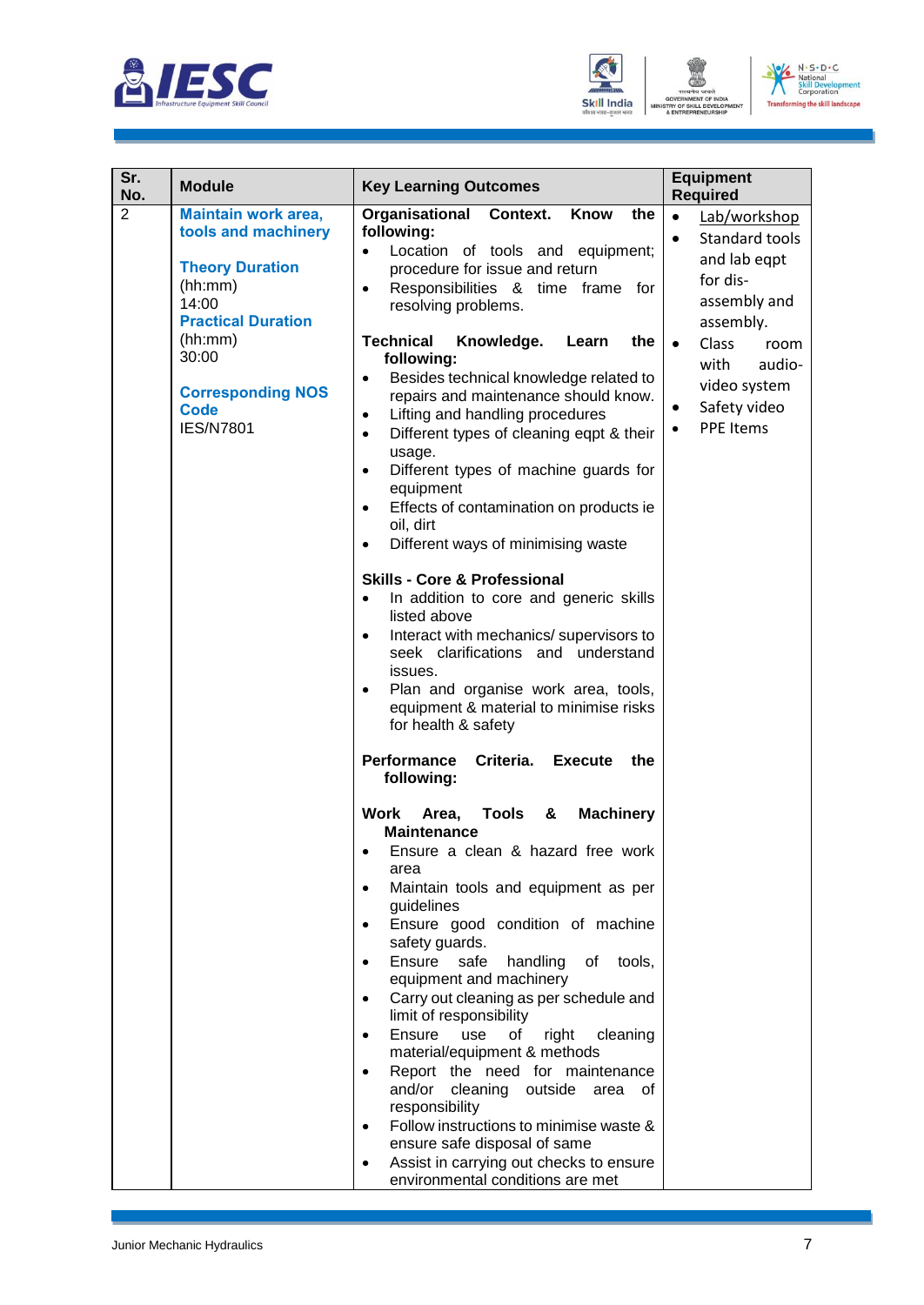





| Sr.<br>No. | <b>Module</b>                                                                                                                                                                                                                              | <b>Key Learning Outcomes</b>                                                                                                                                                                                                                                                                                                                                                                                                                                                                                                                                                                                                                                                                                                                                                                                                                                                                                                                                                                                                                                                                                                                                                                                                                                                                                                                                                                                                                                                                                                                                                                                                                                                                                                                                         | <b>Equipment</b><br><b>Required</b>                                                                                                                                                                      |
|------------|--------------------------------------------------------------------------------------------------------------------------------------------------------------------------------------------------------------------------------------------|----------------------------------------------------------------------------------------------------------------------------------------------------------------------------------------------------------------------------------------------------------------------------------------------------------------------------------------------------------------------------------------------------------------------------------------------------------------------------------------------------------------------------------------------------------------------------------------------------------------------------------------------------------------------------------------------------------------------------------------------------------------------------------------------------------------------------------------------------------------------------------------------------------------------------------------------------------------------------------------------------------------------------------------------------------------------------------------------------------------------------------------------------------------------------------------------------------------------------------------------------------------------------------------------------------------------------------------------------------------------------------------------------------------------------------------------------------------------------------------------------------------------------------------------------------------------------------------------------------------------------------------------------------------------------------------------------------------------------------------------------------------------|----------------------------------------------------------------------------------------------------------------------------------------------------------------------------------------------------------|
|            |                                                                                                                                                                                                                                            |                                                                                                                                                                                                                                                                                                                                                                                                                                                                                                                                                                                                                                                                                                                                                                                                                                                                                                                                                                                                                                                                                                                                                                                                                                                                                                                                                                                                                                                                                                                                                                                                                                                                                                                                                                      |                                                                                                                                                                                                          |
| 3          | <b>Comply with</b><br><b>Workshop Health and</b><br><b>Safety Guidelines</b><br><b>Theory Duration</b><br>(hh:mm)<br>06:00<br><b>Practical Duration</b><br>(hh:mm)<br>10:00<br><b>Corresponding NOS</b><br><b>Code</b><br><b>IES/N7602</b> | Organisational Context. Know the<br>following:<br>Health, safety, environmental (HSE)<br>$\bullet$<br>policies and guidelines of the<br>company & their importance<br>Reporting channel and documentation<br>$\bullet$<br>procedure for all HSE related matters<br>Contact details of personnel<br>$\bullet$<br>responsible for HSE related matters &<br>in case of emergencies.<br>Location of workshop store, first aid<br>$\bullet$<br>station and assembly points<br><b>Technical Knowledge. Learn the</b><br>following:<br>OEMs guidelines for health, safety<br>$\bullet$<br>and security requirements.<br>Types, use and importance of<br>٠<br>Personal Protective Equipment (PPE)<br>Types of common hazards and risks<br>$\bullet$<br>at workshop and preventive<br>measures.<br>Safe practices when working with<br>$\bullet$<br>tools and machines<br>In case of emergencies procedure to<br>$\bullet$<br>stop/ shut down machinery.<br>Common injuries and appropriate<br>$\bullet$<br>basic first aid treatment.<br>Firefighting equipment: Basic<br>$\bullet$<br>knowledge of handling and using<br>them.<br>Guidelines for transport, storage and<br>$\bullet$<br>disposal of hazardous materials and<br>waste<br>Safety signs/symbols and warnings<br>used in workshops and their meaning<br><b>Skills - Core &amp; Professional</b><br>In addition to the core and generic<br>skills listed above<br>Use correct PPE and other safety<br>gear while in the work shop.<br><b>Performance Criteria, Execute the</b><br>following:<br>Comply with safety, health,<br>environment and security related<br>regulations & guidelines at work.<br>Carry out maintenance operations as<br>$\bullet$<br>per manufacturers and workshop<br>related procedures | Class<br>$\bullet$<br>room<br>audio-<br>with<br>video system<br>Safety video<br>$\bullet$<br>PPE Item<br>$\bullet$<br>Firefighting<br>$\bullet$<br>equipment<br>$\bullet$<br>First Aid Kit<br>and Charts |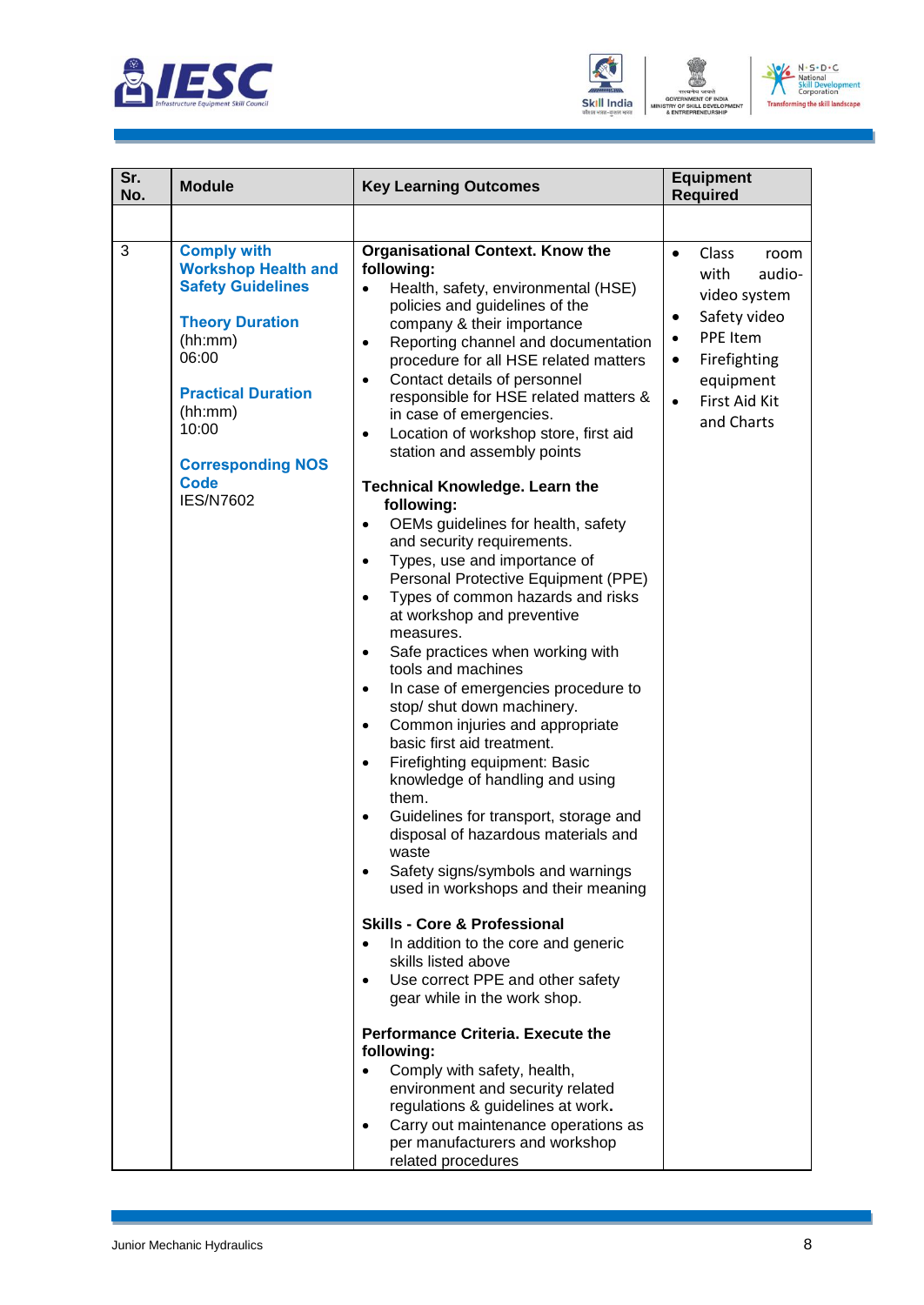



| Sr.<br>No. | <b>Module</b>                                                          | <b>Key Learning Outcomes</b>                                                                                                                                                                                                                                                                                                                                                                                                                                                                                                                                           | <b>Equipment</b><br><b>Required</b> |
|------------|------------------------------------------------------------------------|------------------------------------------------------------------------------------------------------------------------------------------------------------------------------------------------------------------------------------------------------------------------------------------------------------------------------------------------------------------------------------------------------------------------------------------------------------------------------------------------------------------------------------------------------------------------|-------------------------------------|
|            |                                                                        | Correct use of Personal Protective<br>$\bullet$<br>Equipment (PPE) and other safety<br>gear at work site.<br>Lift and carry tools and equipment<br>$\bullet$<br>safely using correct procedures<br>Keep work area free from clutter,<br>$\bullet$<br>waste and spillage<br>Store tools & equipment at designated<br>$\bullet$<br>places only post use.<br>Operate fire extinguishers as<br>applicable.<br>Support in administering basic first<br>$\bullet$<br>aid.<br>Record and report details as related to<br>operations, incidents or accidents as<br>applicable. |                                     |
|            | <b>Total Duration</b>                                                  | <b>Unique Equipment Required:</b><br>Hydraulic System with all related components/assemblies.                                                                                                                                                                                                                                                                                                                                                                                                                                                                          |                                     |
|            | <b>Theory Duration</b><br>50:00<br><b>Practical Duration</b><br>110:00 | Standard tools and equipment for dis-assembly & assembly.<br>$\bullet$<br>Class room with audio-video projection system<br>$\bullet$<br>Manufacturers Hydraulic Service/Repair Manual & Video<br>$\bullet$<br>Safety video<br>$\bullet$<br>PPE Equipment: Helmet, gloves, earplugs, goggles, safety<br>$\bullet$<br>shoes<br>Firefighting equipment and 'How to Use' Charts<br>٠<br>First Aid Box and 'How to Do' Charts<br>$\bullet$<br>Lab/workshop fully equipped for hydraulic service and<br>repairs                                                              |                                     |

Grand Total Course Duration: **160 Hours, 0 Minutes**

*(This syllabus/ curriculum has been approved by Infrastructure Equipment Skill Council )*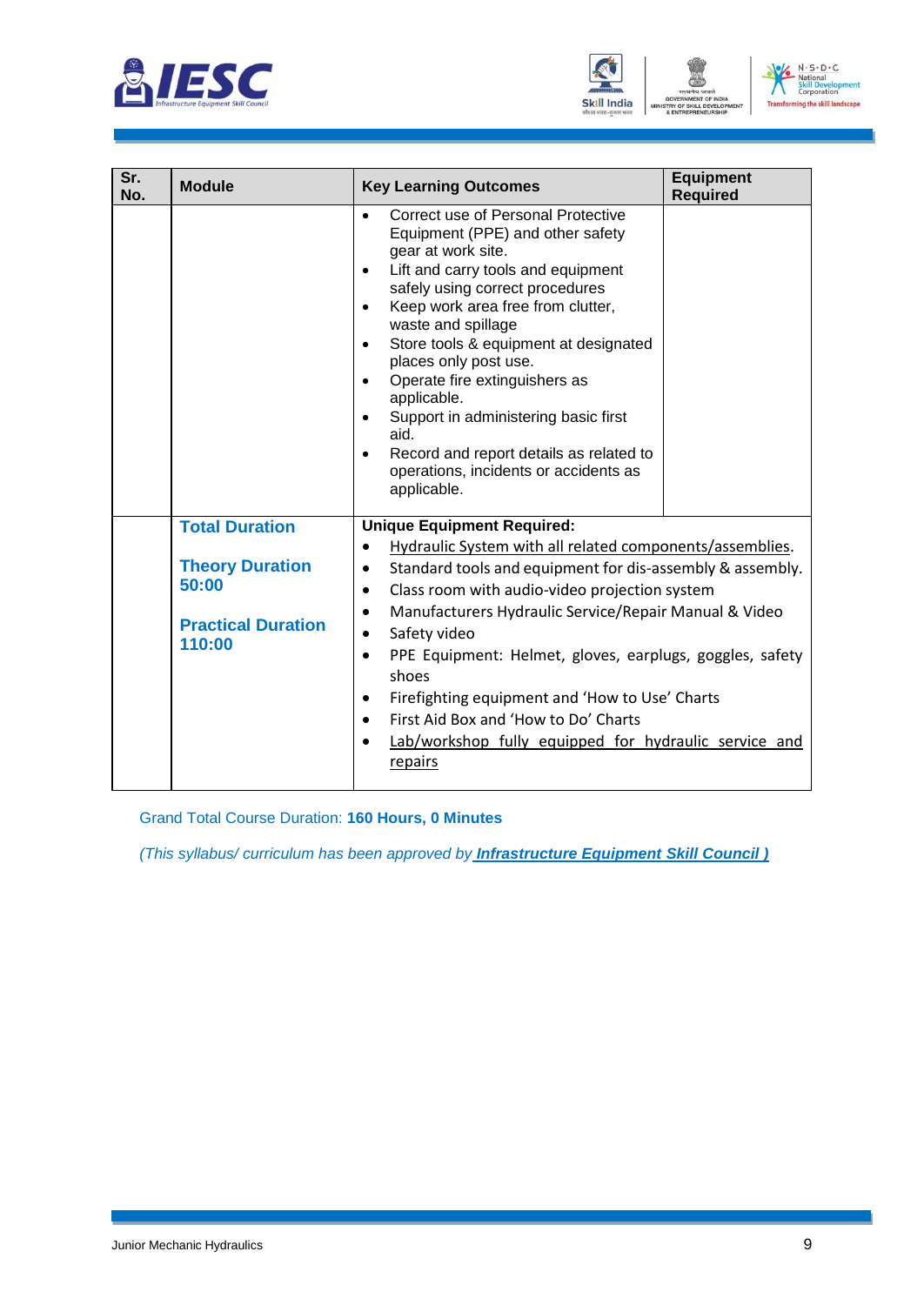



#### **Trainer Pre-requisites for Job role: "Junior Mechanic Hydraulic" mapped to Qualification Pack: "IES/Q1104, v1.0"**

| Sr.<br>No.    | <b>Area</b>                                                   | <b>Details</b>                                                                                                                                                                                                                                                 |
|---------------|---------------------------------------------------------------|----------------------------------------------------------------------------------------------------------------------------------------------------------------------------------------------------------------------------------------------------------------|
|               | <b>Description</b>                                            | To deliver accredited training service, mapping to the curriculum detailed<br>above, in accordance with the Qualification Pack "IES/Q 1104 Version 1.0".                                                                                                       |
| $\mathcal{P}$ | <b>Personal</b><br><b>Attributes</b>                          | Aptitude for conducting training, with strong communication and<br>interpersonal skills. Passion for training and developing others; well-<br>organised; and a team player. Eager to learn and keep oneself updated<br>with the latest in the mentioned field. |
| 3             | <b>Minimum</b><br><b>Educational</b><br><b>Qualifications</b> | ITI / Diploma in Hydraulic                                                                                                                                                                                                                                     |
| 4a            | <b>Domain</b><br><b>Certification</b>                         | Certified for Job Role: "Junior Mechanic Hydraulic" mapped to QP: "IES/Q<br>1104 – Version 1.0". Minimum accepted score 70%.<br>Desired: Certification Training in Hydraulic System Maintenance and<br>Repairs                                                 |
| 4b            | <b>Platform</b><br><b>Certification</b>                       | Certified for Job Role: "Junior Mechanic Hydraulic" mapped to Qualification<br>Pack: SSC/1402. Minimum accepted score 70%.                                                                                                                                     |
| 5             | <b>Experience</b>                                             | Around 3 to 4 years' experience in Hydraulic maintenance and<br>repairs.<br>Desirable: Should have conducted Hydraulic service training<br>$\bullet$<br>programs.                                                                                              |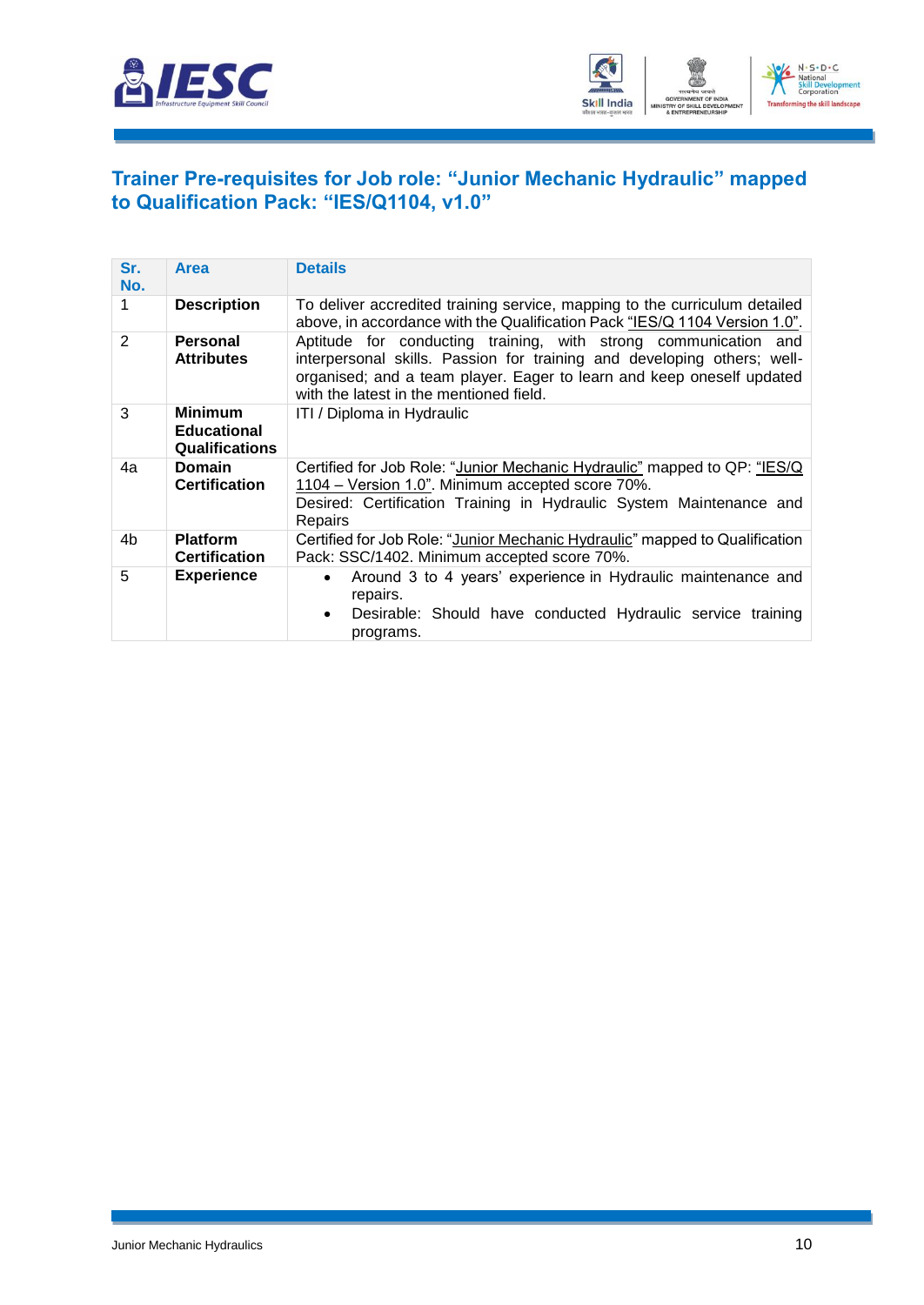



| <b>Assessment Criteria</b>  |                                 |
|-----------------------------|---------------------------------|
| <b>Job Role</b>             | Junior Mechanic Hydraulic       |
| <b>Qualification Pack</b>   | <b>IES/Q 1104 Version 1.0</b>   |
| <b>Sector Skill Council</b> | <b>Infrastructure Equipment</b> |

| Sr.<br>No.    | <b>Guidelines for Assessment</b>                                                                                                                                                                                                                                                             |
|---------------|----------------------------------------------------------------------------------------------------------------------------------------------------------------------------------------------------------------------------------------------------------------------------------------------|
|               | Criteria for assessment for Qualification Pack has been laid down based on the NOS's. Each<br>Performance Criteria (PC) has been assigned marks proportional to its importance within<br>NOS and weightages have also been given among the NOSs accordingly.                                 |
| $\mathcal{P}$ | The assessment of the theory/knowledge will be based on written test/viva or both while skill<br>test shall be hands on practical. Behaviour and attitude will be assessed while performing<br>the assigned task.                                                                            |
| 3             | The assessment shall be done as per the guidelines formulated by IESC. The assessment<br>agencies in consultation with IESC will create unique question papers for theory/knowledge<br>and practical skills at each IESC accredited testing centres (as per assessment criteria<br>below)    |
| 4             | To pass the Qualification Pack, every trainee should score a minimum of 40% in each NOS<br>and 50% aggregate. In case of successfully passing only certain number of NOS's, the<br>trainee is eligible to take subsequent assessment on the balance NOS's to pass the<br>Qualification pack. |
|               |                                                                                                                                                                                                                                                                                              |
|               |                                                                                                                                                                                                                                                                                              |

|                                                                                                                                                |                                                                                                                                                                                 |                   | <b>Marks Allocation</b> |               |                                   |
|------------------------------------------------------------------------------------------------------------------------------------------------|---------------------------------------------------------------------------------------------------------------------------------------------------------------------------------|-------------------|-------------------------|---------------|-----------------------------------|
| <b>NOS</b>                                                                                                                                     | <b>PC</b>                                                                                                                                                                       | <b>Total Mark</b> | Out of                  | <b>Theory</b> | <b>Skills</b><br><b>Practical</b> |
| <b>IES/N1104</b><br>$1_{-}$<br>Assist<br>in repair<br>and maintenance<br>of<br>infrastructure<br>equipment's<br>hydraulic<br>parts and systems | PC <sub>1</sub> .<br>Visual<br>Carry<br>out<br>inspection for leakage as per<br>the mechanic's instruction                                                                      |                   | $\mathbf{2}$            |               |                                   |
|                                                                                                                                                | PC <sub>2</sub> .<br>Disassemble<br>and<br>reassemble<br>broken<br>or<br>defective hydraulic component<br>facilitate repair as per<br>to<br><b>Standard Operating procedure</b> | 34                | $\overline{2}$          |               |                                   |
|                                                                                                                                                | PC3. Ensure post repair<br>reassembly of components as<br>Standard<br>Operating<br>per<br>procedure                                                                             |                   |                         | $\Omega$      |                                   |
|                                                                                                                                                | PC4. Ensure availability of<br>tools, spare parts, equipment<br>and supplies for repair work                                                                                    |                   | $\overline{2}$          |               |                                   |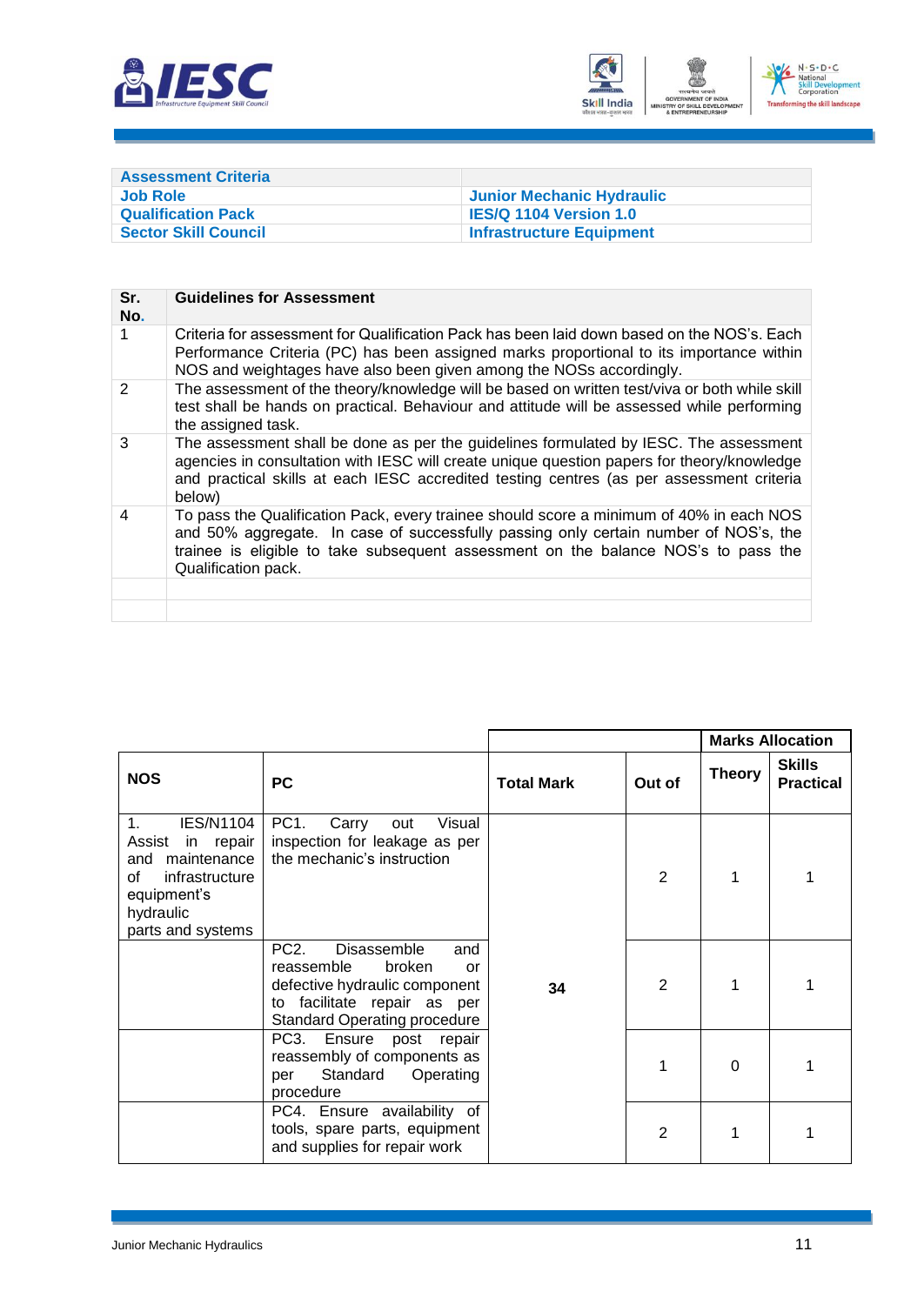





| PC <sub>5</sub> .<br>Ensure<br>appropriate<br>positioning<br>machinery,<br>of<br>physical<br>equipment,<br>structures, and other objects<br>for assembly or installation,<br>using hand tools, power tools,<br>and moving equipment as per<br>mechanic's instructions | 1              | $\overline{0}$ | 1 |
|-----------------------------------------------------------------------------------------------------------------------------------------------------------------------------------------------------------------------------------------------------------------------|----------------|----------------|---|
| PC <sub>6</sub><br>Ensure<br>appropriate<br>conditions of tools, equipment,<br>machines<br>and<br>as<br>per<br>mechanic's instruction                                                                                                                                 | 1              | $\mathbf 0$    | 1 |
| PC7.<br>Assist<br>adjusting,<br>in<br>Connecting, or disconnecting<br>of wiring, piping, tube and<br>other parts, using hand or<br>power tools as per Standard<br><b>Operating Plan</b>                                                                               | 4              | 1              | 3 |
| PC8.<br>Ensure<br>cleaning<br>or<br>lubrication<br>components<br>of<br>hydraulic system, equipment,<br>instruments, tools, work areas,<br>and other objects, using hand<br>power<br>tools,<br>tools.<br>and<br>cleaning equipment as per the<br>manufacturer's manual | $\mathbf{1}$   | 0              | 1 |
| PC9. Assist in assembly or<br>repair of pipes and hoses used<br>within<br>hydraulic<br>systems<br>mechanic's instruction                                                                                                                                              | $\overline{2}$ | 1              | 1 |
| PC10. Work safely at all times,<br>complying with health and<br>safety and other relevant<br>regulations,<br>directives<br>and<br>guidelines                                                                                                                          | 1              | 0              | 1 |
| PC11. Assist in preparing<br>parts list for procurement                                                                                                                                                                                                               | 1              | 0              | 1 |
| PC12. Handle and dispose<br>waste based on environmental<br>guidelines at the work place                                                                                                                                                                              | 1              | 0              | 1 |
| PC13. Follow the maintenance<br>schedule                                                                                                                                                                                                                              | $\mathbf{1}$   | 0              | 1 |
| PC14. Assist in replacing the<br>scheduled spare parts as per<br>mechanic's instruction                                                                                                                                                                               | 4              | 1              | 3 |
| PC15.<br>Perform<br>visual<br>inspection to verify<br>proper<br>functioning<br>of<br>hydraulic<br>system as per manufacturer's<br>manual                                                                                                                              | 1              | 0              | 1 |
| PC16.<br>Check<br>and<br>clean<br>Hydraulic<br>Pin<br>as<br>per<br>manufacturer's manual                                                                                                                                                                              | $\mathbf{1}$   | 0              | 1 |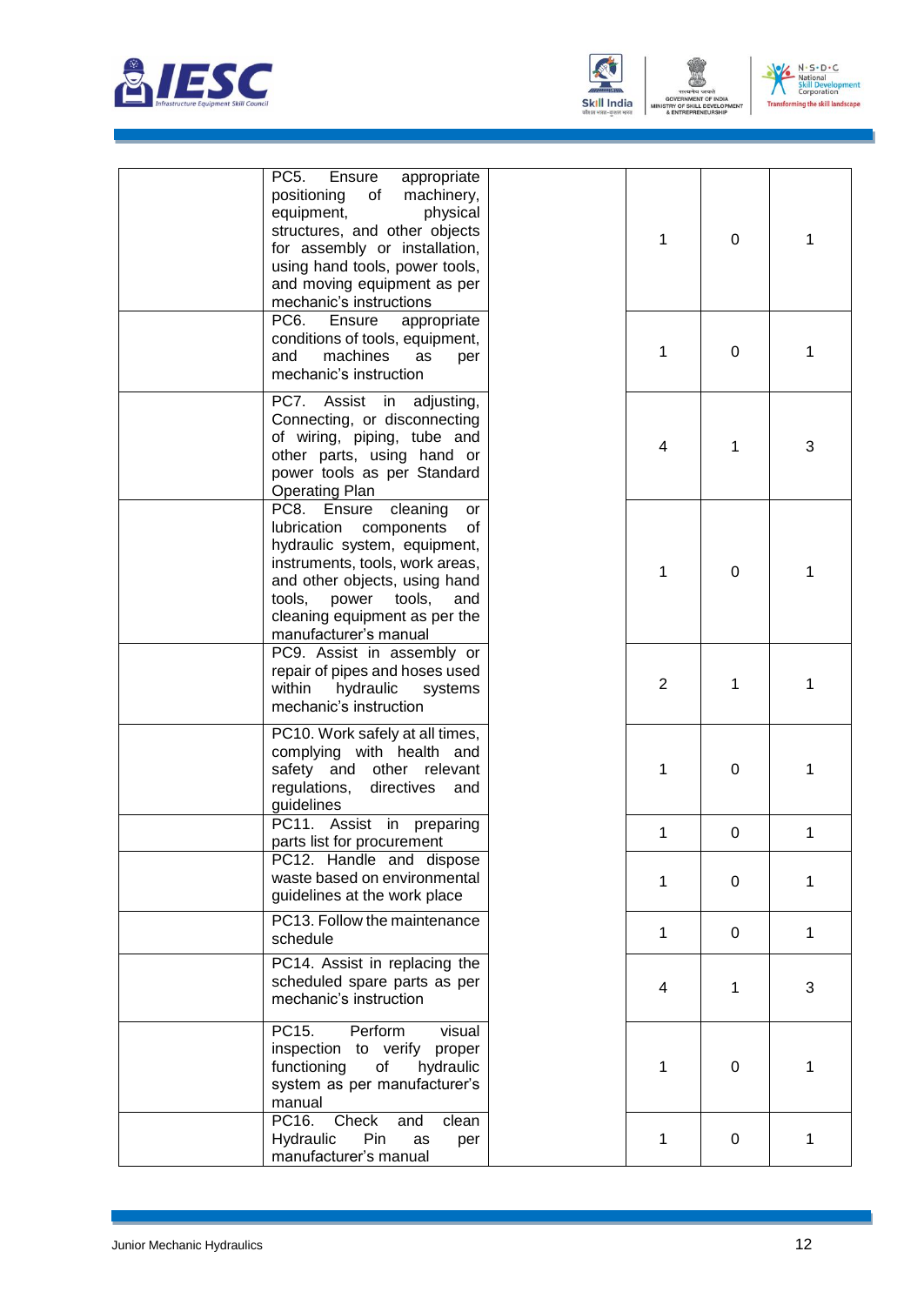



MIN



|                                                                                                                    | PC17. Clean Hydraulic<br>- &<br>strainer<br>filter<br>as<br>per<br>manufacturer's manual                                                |              | $\overline{2}$          | 1            | 1  |
|--------------------------------------------------------------------------------------------------------------------|-----------------------------------------------------------------------------------------------------------------------------------------|--------------|-------------------------|--------------|----|
|                                                                                                                    | PC18. Clean Hose pipes as<br>per manufacturer's manual                                                                                  |              | $\overline{2}$          | $\mathbf{1}$ | 1  |
|                                                                                                                    | PC19. Report any instances<br>where the parts need to be<br>changed/repaired<br>per<br>company's guidelines                             |              | $\overline{2}$          | 1            | 1  |
|                                                                                                                    | PC20.<br>Assist<br>to<br>Change/Repair the defective<br>part<br>mechanic's<br>as<br>per<br>instruction                                  |              | 1                       | 0            | 1  |
|                                                                                                                    | PC21. Assist in post repair<br>trials<br>mechanic's<br>as<br>per<br>instructions                                                        |              | 1                       | $\Omega$     | 1  |
|                                                                                                                    |                                                                                                                                         | <b>Total</b> | 34                      | 9            | 25 |
| 2.<br><b>IES/N7801</b><br>Maintain the work<br>area, tools<br>and<br>machine<br>to<br>the<br>support<br>operations | PC1. Ensure safe handling of<br>materials,<br>machinery,<br>equipment and tools                                                         |              | $\overline{2}$          | 1            | 1  |
|                                                                                                                    | PC2. Assist in carrying<br>out<br>checks<br>to<br>ensure<br>the<br>environmental<br>conditions<br>required are met                      |              | 3                       | 0            | 3  |
|                                                                                                                    | PC3. Follow correct lifting and<br>handling procedures                                                                                  |              | $\overline{2}$          | 1            | 1  |
|                                                                                                                    | PC4. Follow instructions with<br>regard to materials to minimize<br>waste                                                               |              | $\overline{2}$          | 1            | 1  |
|                                                                                                                    | PC5. Ensure a clean and<br>hazard free working area                                                                                     | 23           | $\overline{2}$          | 1            | 1  |
|                                                                                                                    | Maintain<br>PC6.<br>tools<br>and<br>equipment as per organization<br>guidelines and manufacturer's<br>instructions                      |              | $\overline{\mathbf{4}}$ | 1            | 3  |
|                                                                                                                    | PC7. Report the need for<br>maintenance and/or cleaning<br>outside<br>your<br>area<br>οf<br>responsibility                              |              | $\overline{2}$          | 1            | 1  |
|                                                                                                                    | PC8.<br>Report<br>unsafe<br>equipment<br>other<br>and<br>dangerous occurrences                                                          |              | $\mathbf{1}$            | 0            | 1  |
|                                                                                                                    | PC9. Ensure good condition of<br>machine<br>the<br>appropriate<br>guards for equipment                                                  |              | $\mathbf{1}$            | 0            | 1  |
|                                                                                                                    | PC10.<br>Ensure<br>of<br>use<br>appropriate<br>cleaning<br>equipment<br>and<br>methods<br>appropriate for the work to be<br>carried out |              | $\overline{2}$          | 1            | 1  |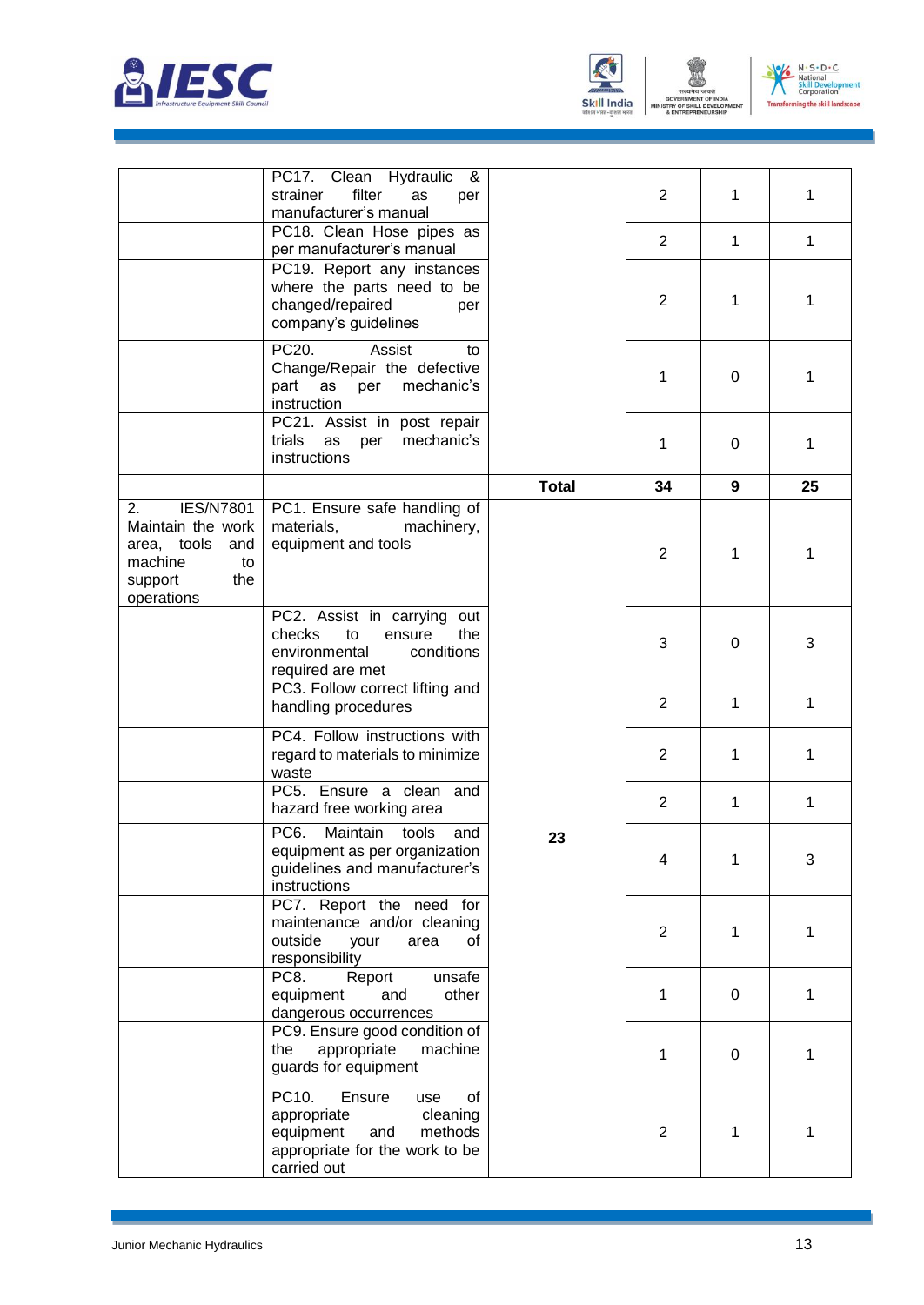



**TRY OF** 



|                                                                              | PC11. Carry out cleaning<br>according to schedules and<br>limits of responsibility                                                                                                |              | 1              | 0              | 1  |
|------------------------------------------------------------------------------|-----------------------------------------------------------------------------------------------------------------------------------------------------------------------------------|--------------|----------------|----------------|----|
|                                                                              | PC12. Ensure safe disposal of<br>waste                                                                                                                                            |              | 1              | 0              | 1  |
|                                                                              |                                                                                                                                                                                   | <b>Total</b> | 23             | $\overline{7}$ | 23 |
| 3.<br>IES/N7602Comply<br>with<br>workshop<br>health and safety<br>guidelines | PC1. Comply with<br>safety,<br>health,<br>security<br>and<br>environment<br>related<br>regulations/ guidelines as per<br>organizational/ manufacturer's<br>policy                 | 28           | $\overline{2}$ | 1              | 1  |
|                                                                              | PC2. Carry out maintenance<br>operations<br>as<br>per<br>the<br>manufacturer's and workshop<br>related<br>health<br>and<br>safety<br>guidelines/ standard operating<br>procedures |              | 4              | 1              | 3  |
|                                                                              | PC3. Follow safety regulations<br>and procedures with regard to<br>service workshop hazards and<br>risks                                                                          |              | $\overline{2}$ | 1              | 1  |
|                                                                              | PC4.<br>Use<br>appropriate<br>protective clothing/ equipment<br>for specific tasks and work<br>conditions as per service<br>manual                                                |              | $\overline{2}$ | 1              | 1  |
|                                                                              | Lift<br>PC5.<br>and<br>carry<br>tools/equipment/components<br>safely using correct procedure<br>as per the service manual                                                         |              | 4              | 1              | 3  |
|                                                                              | PC6. Use appropriate tools in<br>a proper manner as given in<br>the service manual                                                                                                |              | 4              | 1              | 3  |
|                                                                              | PC7. Keep the work area free<br>from clutter and spillage                                                                                                                         |              | $\overline{2}$ | 1              | 1  |
|                                                                              | PC8. Store equipment and<br>tools back at designated place<br>post use and inspect to make<br>sure they are not left behind                                                       |              | 1              | 0              | 1  |
|                                                                              | PC9. Handle the storage and<br>disposal<br>of<br>hazardous<br>materials<br>and<br>waste<br>in.<br>compliance with health, safety<br>and environmental guidelines                  |              | 1              | 0              | 1  |
|                                                                              | PC10. Operate various grades<br>fire<br>extinguishers,<br>of<br>as<br>applicable                                                                                                  |              | $\overline{c}$ | 1              | 1  |
|                                                                              | PC11.<br>Support<br>in<br>administering basic first aid<br>and report to concerned team<br>members, as required, in case<br>of an accident                                        |              | 1              | 0              | 1  |